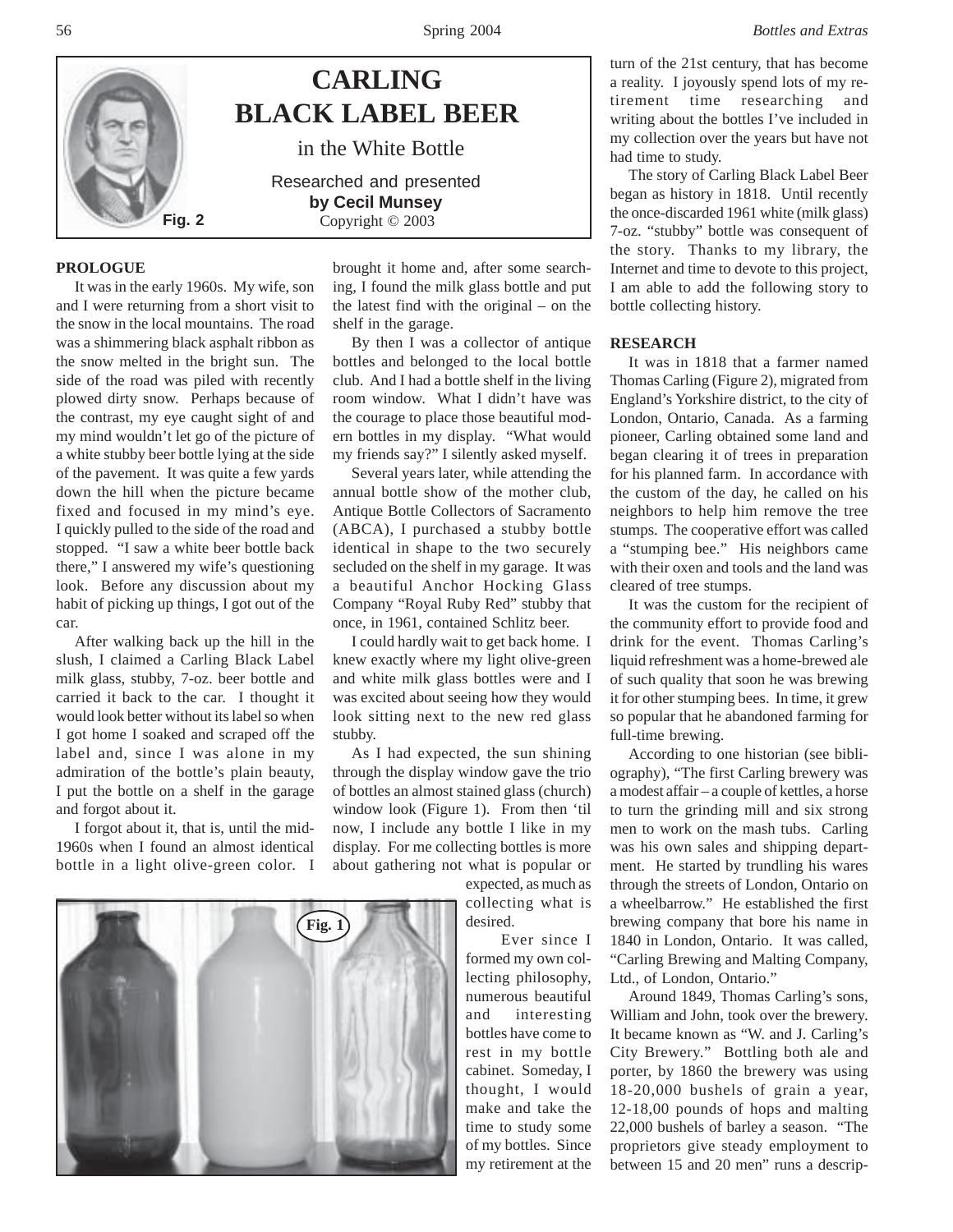*Bottles and Extras* 57



tion written about 1860, "and six horses are constantly employed in connection with the establishment (Figure 3). The works are propelled by a steam engine...."

In 1875, the brothers abandoned the old brewery and moved further down the creek from which they got their water. It was in that location that they built one of the largest breweries in Canada. The name was changed to, "Carling & Company."

John Carling was the head of the company (Figure 4). John also represented London in the Canadian Parliament and became one of the best-known men in the Dominion of Canada. He was knighted in 1893 and became "Sir John" (Figure 5). [He died in 1911.]

Sir John's son, Thomas H. (or T. Harry) and Joshua Dalton, an investor, joined the brewery as partners and all looked bright until February 1879 when fire gutted the new building. The fire, which appeared at one point to be under control, set off a terrific explosion (probably caused by malt

building and restarted the flames. Despite the explosion, the building's walls were still sound and the brewery was rebuilt (Figure 6 ). However, as a result of directing firefighting efforts in the frigid February temperature, William fell victim to pneumonia and died

dust) that opened up the center of the

several days later. The company rebounded after the fire with the help of investment from outside the family and with T. H. remaining as manager. (After only a few years as a partner, Joshua Dalton died in 1882.)

In 1880, Carling made its first entry into the American market, from Canada, by purchasing the "Rogers & Hughes Forest Brewery" in Cleveland, Ohio. Calling it the "London Brewery" (after London, Ontario), they brewed Carling's line of ale, porter, and brown stout.

By 1890, Carling was capable of putting out about 30,000 barrels of ale and porter a year. Carling also produced lager and, at the time, employed about 100 men. Also, at that time, the company issued its first metal serving tray (Figure 7) and other advertising items that are eagerly sought by collectors today.

Carling sold the American rights for Carling (1898) to the Cleveland & Sandusky Brewing Company. Sandusky





1111111111111 **TETTTTTTTTTT Fig. 6** とりみりの

brewed and sold Carling products until 1911. Carling did not reappear in the USA until after "National Prohibition."

"The opportunity for Carling's reappearance on the American scene in 1933 was created by a combination of the repeal of Prohibition and the deepening of the Great Depression," according to one historian (see bibliography).

The building that became Carling's Cleveland Brewery was the home of the Peerless Motor Car Company, makers of the prestigious custom-build cars. In the depressed economy of the times there was little demand for expensive Peerless automobiles. Peerless management decided to



take advantage of what they saw as the imminent rebirth of the long dormant American brewing industry. They exchanged 25,000 shares of Peerless stock, for the rights to the formulas for Carling brews, their identifying labels, and trademarks. The new firm was called the "Brewing Corporation of America." The company tried at first to just brew Red Cap Ale (Figure 8), but sales were too slow to maintain the brewery. And sales didn't climb until the introduction of Black Label (Figures 9, 10, 11) beer.

According to one beer historian (see bibliography),"The philosophy behind Black Label was to have a high quality lager that was available nationwide, but with a locally brewed budget price. The strategy worked and the next several decades led to rapid growth and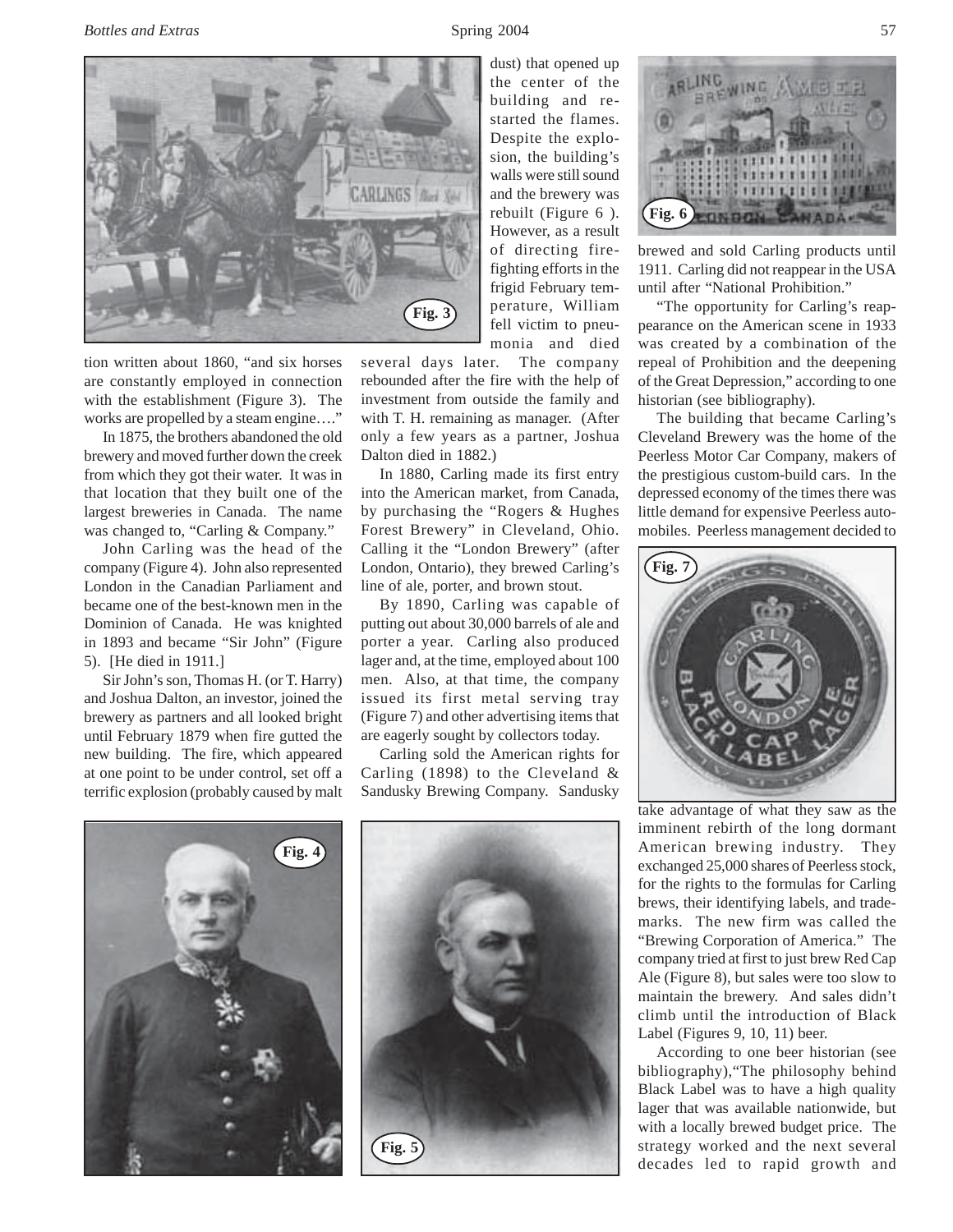expansion for the brewery and for the Carling Black Label brand."

After World War II, the parent firm, Canadian Brewers Limited, acquired the Brewing Corporation of America.

In 1946, it was decided to eliminate the Black Label brand and concentrate on the higher priced and more profitable Red Cap Ale. That was a bad decision. Sales dropped 40% in just two years. By 1947 the company was losing \$300,000 a month. The firm un-

derwent a reorganization. By 1949 Carling sales reached 300,000 barrels per year which put the firm in 62nd place.

## **"Hey, Mabel! Black Label!"**

Under new management, the Carling Black Label brand was re-introduced in 1950 and sales quickly rose 28% in one year and another 25% the next.

During the 1950s Carling Black Label featured an attractive blond beer-toting waitress named Mabel in a series of commercials. When a customer wanted a beer they cried "Hey, Mabel! Black Label!" Mabel the bartendress rarely spoke in the commercials but at the end of each spot she gave the TV viewers a friendly wink. Lang, Fisher, & Stashower created the advertising campaign in the late 1940s. Phil Davis wrote their ad jingle. A receptionist at a Cleveland television station was the first to play Mabel for a few months in 1950. Her name was Lucille Schroeder.

Jeanne Goodspeed, a New York actress and model, portrayed Mabel (Figures 12, & 13 ) beginning in 1951. However, in the mid-1950s, Goodspeed ended her career to become a mother and Carling Black Label people decided to animate the Mabel character but also thought it wise to insert images of Jeanne Goodspeed as Mabel for good measure. The ads ran successfully for almost twenty years. Finally, in 1970, a new actress was cast in the role, but soon after, the Mabel character faded into advertising history.

Carling was the first to use a woman





on television to attract the male beerdrinker. Carling used photographic techniques and beer-drinking situations for television commercials, and Mabel appeared in magazines and other print advertising (Figure 14).

The cornerstone of American TV advertising was (and largely still is) what experts call the "identifiable character" – Tony the Tiger, the Jolly Green Giant, Mr. Whipple, and many others. As indicated above, Mabel was among the earliest and certainly one of the most successful identifiable characters during the early years of television. Indeed, with Mabel leading the way, the Carling Brewing Company skyrocketed up the list of America's largest brewers, from number 28 in 1951 to number 6 in 1957 when Carling sales hit 3,000,000 barrels for the first time in the company's history.

In 1960, Carling became the fourth largest brewery in America, with sales of 4,822,075 barrels of beer.

1962 – Carling announced a new "continuous brewing process" and built a new plant in Ft. Worth, Texas to feature the

system. The process did not work due to a single faulty piece of stainless pipe and the plant was closed after just a few months of operation. This special process was supposed to be more cost effective than brewing beer in batches. (Readers may remember reading in this magazine about a

similar attempt by Schlitz to speed up the brewing process that helped ruin the company by changing the taste of the beer – see bibliography.)

 Sadly, the 1970s mark an era of very rapid decline and collapse of Carling. The company began to see sales slip. Anheuser-Busch and Miller Brewing Company started major cost cutting schemes, and heavy advertising promotions. They sponsored numerous products and events while at the same time

slashing the prices of their beers. Carling had to cut prices to keep pace and ultimately cut profits to the point where Carling began to close or sell off breweries to try to stay financially afloat.

In 1976, Carling of Canada sold the American division, which in turn merged with the National Brewing Company of Baltimore and the resulting organization became "Carling-National Breweries."

In 1979, the G. Heileman Brewing Company of LaCrosse, Wisconsin bought out Carling-National.

In 1991, heavily leveraged, G. Heileman filed for Chapter 11-bankruptcy protection and in 1994, was bought out by The Stroh Brewery of Detroit, Michigan.

While only selling a fraction of the beer that was sold in its heyday in the United States, Carling Black Label continues to have tremendous success in other countries.

EXCERPT: (edited) from "SCHLITZ The Beer That made Milwaukee Famous" (see bibliography):

 After World War II, in 1948, Joseph Schlitz Brewing Company requested that Anchor Hocking Glass Corporation (Lancaster, Ohio) submit sample beer bottles in "Royal Ruby Red 'Anchor Glass'." Four different samples were designed in 1949 and submitted to Schlitz. The company wasn't satisfied so three more designs were made and submitted early in 1950. Two of the last group submitted were selected and used to contain Schlitz beer. During the early 1950s Schlitz made three trial runs with the two Royal Ruby